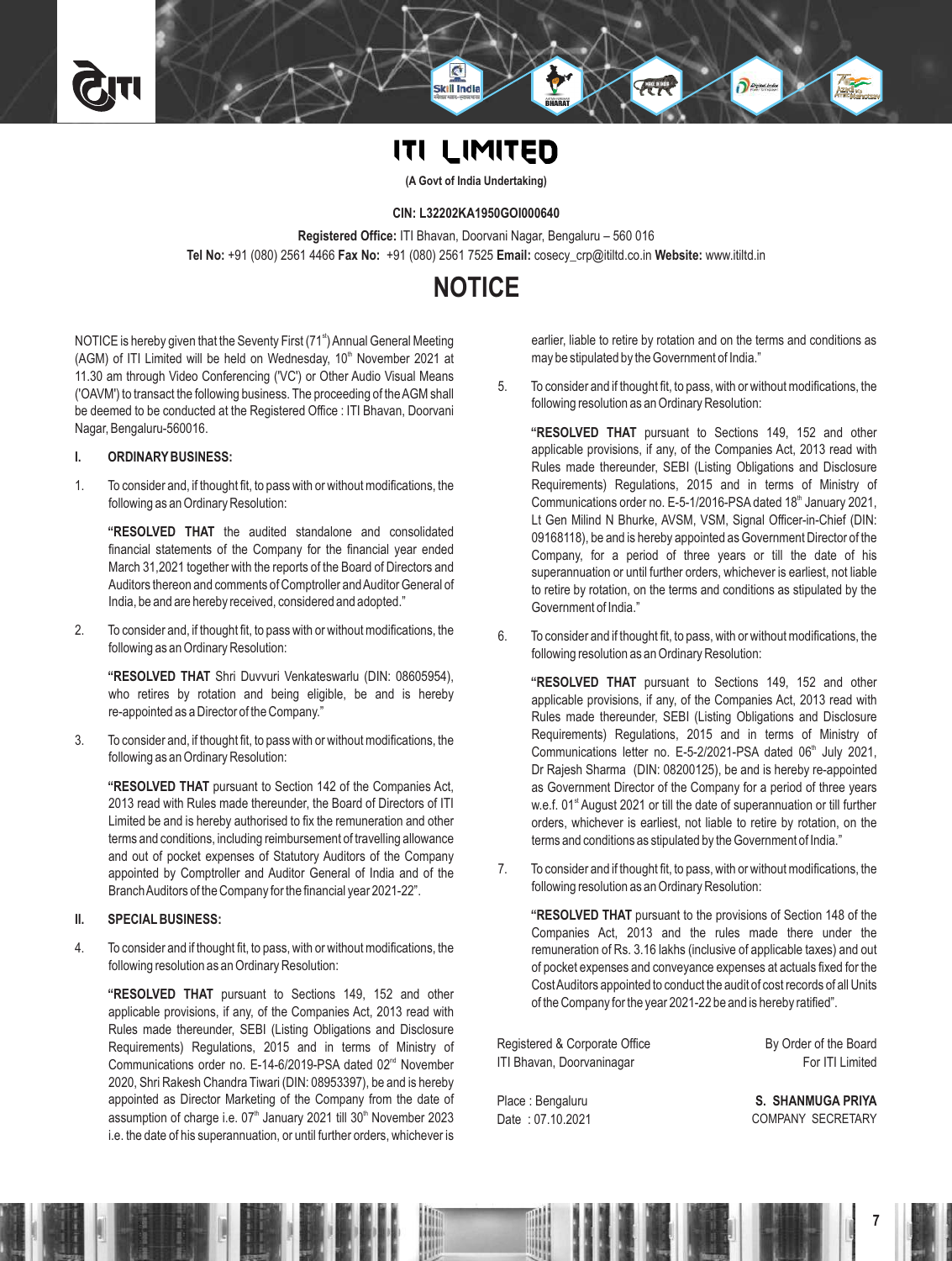# **NOTES:**

- 1. In view of the massive outbreak of Covid-19 pandemic, the Ministry of Corporate Affairs ('MCA') has vide its General Circular dated January 13, 2021 read with General Circulars dated April 8, 2020, April 13, 2020 and May 5, 2020 and SEBI vide its Circular no. SEBI/HO/CFD/CMD2/CIR/P/2021/11 dated January 15, 2021 (hereinafter collectively referred to as "the Circulars") permitted the holding of the Annual General Meeting ("AGM") through Video Conferencing ("VC") or Other Audio Visual Means ("OAVM"), without the physical presence of the Members at a common venue. In compliance with the provisions of the Companies Act, 2013 ("Act"), Securities and Exchange Board of India (Listing Obligations and Disclosure Requirements) Regulations, 2015 ("Listing Regulations") and the Circulars, the AGM of the Company is being held through VC/OAVM.
- 2. The relevant explanatory statement pursuant to Section 102 of the Companies Act, 2013 which set out the details relating to Special Business at the AGM is annexed hereto and forms part of the notice as **Annexure A**.
- 3. Pursuant to provisions of the Regulation 36 (3) of Listing Regulations, 2015 and Secretarial Standards on General Meeting issued by the Institute of Company Secretaries of India, the brief resume/profile of the Director eligible for appointment/re-appointment vide Item No. 2, 4, 5 & 6 is appended to this Notice as **Annexure B**.
- 4. Since this AGM is being held pursuant to the Circulars through VC / OAVM, physical attendance of Members has been dispensed with. Accordingly, the facility for appointment of proxies by the Members will not be available for the AGM and hence the Proxy Form, Attendance Slip and route map of the venue are not annexed to this Notice.
- 5. In case of joint holders, the member whose name appears as the first holder in the order of names as per Register of Members of the Company will be entitled to vote at the meeting.
- 6. Pursuant to Section 139 read with Section 142 of the Act, the Auditors of the Company are appointed by the Comptroller and Auditor General of India. However, the remuneration of auditors shall be fixed by the Company at the Annual General Meeting. Members may authorise the Board to determine and fix suitable remuneration payable to Auditors for the year 2021-22 after taking into consideration change(s), if any, in scope of assignments due to statutory requirements/ volume of work/ inflation index, etc.
- 7. Shri D Venkateswarlu, (CP No. 7773), Practicing Company Secretary, Bengaluru has been appointed as the Scrutinizer to scrutinise the voting during the AGM and remote e-voting in fair and transparent manner.
- 8. Corporate Members / FIIs / Financial Institutions intending to appoint Authorised Representatives as per Section 113 of the Companies Act, 2013, to attend the AGM through VC/OAVM are requested to send to the Company, a certified copy of the Board Resolution/such other documents authorizing their representative(s) to attend and vote on

their behalf at the meeting, together with their specimen signatures by e-mail to dvenkatacs@gmail.com and helpdesk.evoting@cdslindia.com.

- 9. The attendance of the Members attending the AGM through VC/OAVM will be counted for the purpose of reckoning the quorum under Section 103 of the Act.
- 10. The Register of Members and Share Transfer Books of the Company will remain closed from Thursday, 4<sup>th</sup> November 2021 to Wednesday,  $10<sup>th</sup>$  November 2021 (both days inclusive) for the purpose of the Annual General Meeting (AGM).
- 11. In line with the MCA Circular, the Notice of the AGM alongwith the Annual Report 2020-21 is being sent only through electronic mode to those Members whose e-mail addresses are registered with the Company/Depositories. The Notice convening the 71<sup>st</sup> AGM along with full version of Annual Report 2020-21 has been uploaded on the website of the Company at www.itiltd.in under 'Investor Information' section and can also be accessed on the websites of the Stock Exchanges i.e. BSE Limited and the National Stock Exchange of India Limited at www.bseindia.com and www.nseindia.com respectively. The AGM Notice is also disseminated on the website of CDSL (agency for providing the Remote e-Voting facility and e-voting system during the AGM) i.e. www.evotingindia.com.
- 12. Members can avail of the nomination facility by filing Form SH-13, as prescribed under Section 72 of the Companies Act, 2013 and Rule 19(1) of the Companies (Share Capital and Debentures) Rules, 2014, with the Company.
- 13. The Securities and Exchange Board of India (SEBI) has mandated the submission of PAN by the Members of the Company. Members holding shares in electronic form are therefore, requested to submit their PAN, Bank account details and email ids to the Depository Participants with whom they maintain their demat accounts. Members holding shares in physical form shall submit their PAN details, Bank Account Details and email id to the RTA/Company.
- 14. Members are requested to advise the Registrar and Share Transfer Agents, M/s. Integrated Registry Management Services Private Ltd., 30, Ramana Residency, 04<sup>th</sup> Cross, Sampige Road, Malleswaram, Bengaluru – 560003, Tel No. 080-23460815-818, email id : irg@integratedindia.in and their respective Depository Participants immediately of any change/updation in their address, e-mail ids, bank account details, nomination, etc.
- 15. To support the 'Green Initiative', Members who have not yet registered their email addresses are requested to register the same with their Depository Participants in case the shares are held by them in electronic form and with the Company in case the shares are held by them in physical form.
- 16. In terms of the provisions of Listing Regulations, w.e.f. 1<sup>st</sup> April 2019, all transfer of shares shall be in dematerialized form. The Members holding shares in physical form are requested to contact the Registrar and Share Transfer Agents, M/s. Integrated Registry Management

**8**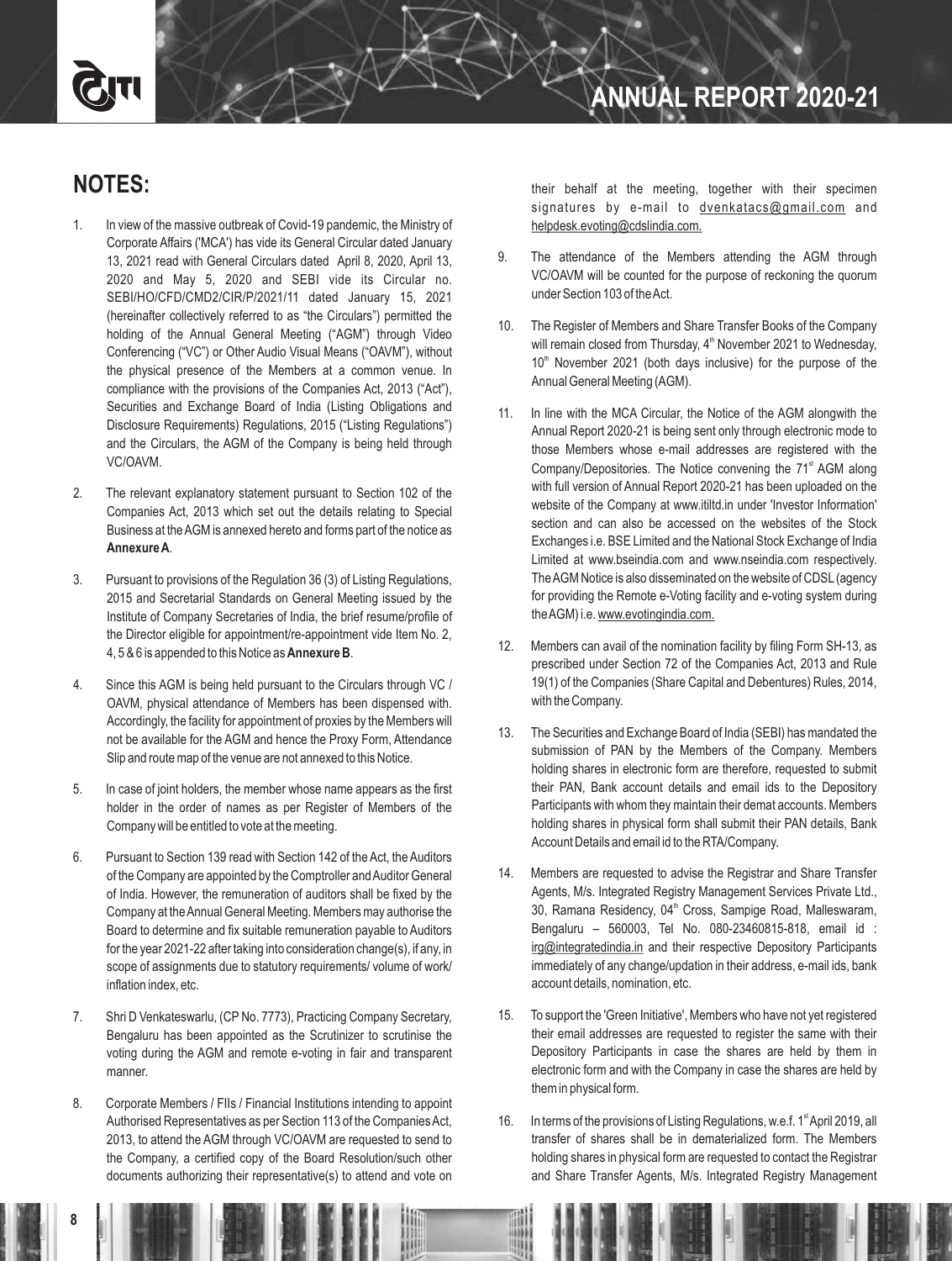Services Private Ltd at irg@integratedindia.in for assistance in this regard.

- 17. As per Section 108 of the Companies Act, 2013 read with relevant rules made there under, Regulation 44 of Listing Regulations, MCA Circular and SEBI Circular, the Company is pleased to provide its Members the facility to cast their vote by electronic means on all resolutions set forth in the Notice through remote e-voting and evoting during AGM and for attending the meeting through VC/OAVM. Necessary arrangements have been made by the Company with Central Depository Services (India) Limited (CDSL) in this regard. The instructions for remote e-voting, e-voting during AGM and for attending the meeting through VC/OAVM are appended to this Notice as **Annexure C**.
- 18. The Members can join the AGM in the VC/OAVM mode 15 minutes before and within 15 minutes of the scheduled time of the commencement of the Meeting by following the instructions mentioned in the **Annexure C**. The Members will be able to view the proceedings by login into the CDSL e-Voting website at www.evotingindia.com.The facility of participation at the AGM through VC/OAVM will be made available to at least 1000 members on first come first served basis. This will not include large Shareholders (Shareholders holding 2% or more shareholding), Promoters,

Institutional Investors, Directors, Key Managerial Personnel, the Chairpersons of the Audit Committee, Nomination and Remuneration Committee and Stakeholders Relationship Committee, Auditors etc. who are allowed to attend the AGM without restriction on account of first come first serve basis.

- 19. All documents referred to in the notice & statutory registers maintained under Section 170 and 189 of the Companies Act, 2013 will be available for electronic inspection during the AGM. Members seeking to inspect such documents can send an e-mail to cosecy\_crp@itiltd.co.in.
- 20. Members requiring information on the Accounts are requested to write to the Company at least fifteen days before the date of the Meeting so that the required information could be kept ready.
- 21. Members may visit the website of the Company for more information on the Company.

Registered & Corporate Office ITI Bhavan, Doorvaninagar

Place : Bengaluru Date : 07.10.2021 By Order of the Board For ITI Limited

**S. SHANMUGA PRIYA** COMPANY SECRETARY

## **Annexure A**

**9**

# **Explanatory Statement as required under Section 102 of the Companies Act, 2013**

Skill Ind

#### **Item No. 4 to 6:**

In terms of the Articles of Association of the Company, the President of India is vested with the power to appoint the Directors of the Company from time to time and also shall determine the terms of office of such Directors. Accordingly, the following appointments on the Board of your Company were effected during the year as per the directives of the President of India:

#### **Shri Rakesh Chandra Tiwari**

Shri Rakesh Chandra Tiwari (DIN: 08953397), was inducted into the Board as an Additional Director (Director Marketing) in pursuance of Ministry of Communications order no. E-14-6/2019-PSA dated 02<sup>nd</sup> November 2020 from the date of assumption of charge i.e.  $07<sup>th</sup>$  January 2021 till  $30<sup>th</sup>$  November 2023 i.e. the date of his superannuation, or until further orders, whichever is earlier. In terms of Section 161 of the Companies Act, 2013, Shri Rakesh Chandra Tiwari holds office upto the date of ensuing Annual General Meeting (AGM).

## **Lt Gen Milind N Bhurke, AVSM, VSM, Signal Officer-in-Chief, Ministry of Defence**

The Ministry of Communications vide order No. E-5-1/2016-PSA dated 18<sup>th</sup> January 2021 has appointed Lt Gen Milind N Bhurke, AVSM, VSM, Signal Officer-in Chief, Ministry of Defence (DIN: 09168118) as Government Director with effect from the date of order for a period of three years or till the date of his superannuation or until further orders whichever is earliest. However, appointment of Lt Gen Milind N Bhurke, AVSM, VSM, Signal Officer-in Chief has taken effect from  $07<sup>th</sup>$  May 2021 i.e. the date of obtaining Director Identification Number.

#### **Dr Rajesh Sharma, DDG-SU**

Dr Rajesh Sharma, DDG-SU was inducted into the Board as Government Director w.e.f.  $13<sup>th</sup>$  August 2018 for a period of three years or till the date of superannuation or until further orders whichever is earliest. The Ministry of Communications vide letter no. E-5-2/2021-PSA dated 06<sup>th</sup> July 2021 has reappointed Dr Rajesh Sharma, DDG- SU (DIN: 08200125) as Government Director with effect from  $01<sup>st</sup>$  August 2021 for a period of three years or till the date of his superannuation or until further orders whichever is earliest.

The Nomination and Remuneration Committee at its meeting held on 10<sup>th</sup> August, 2021 have recommended to the Members' for appointment of Shri Rakesh Chandra Tiwari, Lt Gen Milind N Bhurke and re-appointment of Dr Rajesh Sharma as Directors of the Company.

In terms of Section 152 of the Companies Act, 2013, every Director shall be appointed by the Company in general meeting. Accordingly, necessary resolutions have been placed before the Annual General Meeting for Members' approval.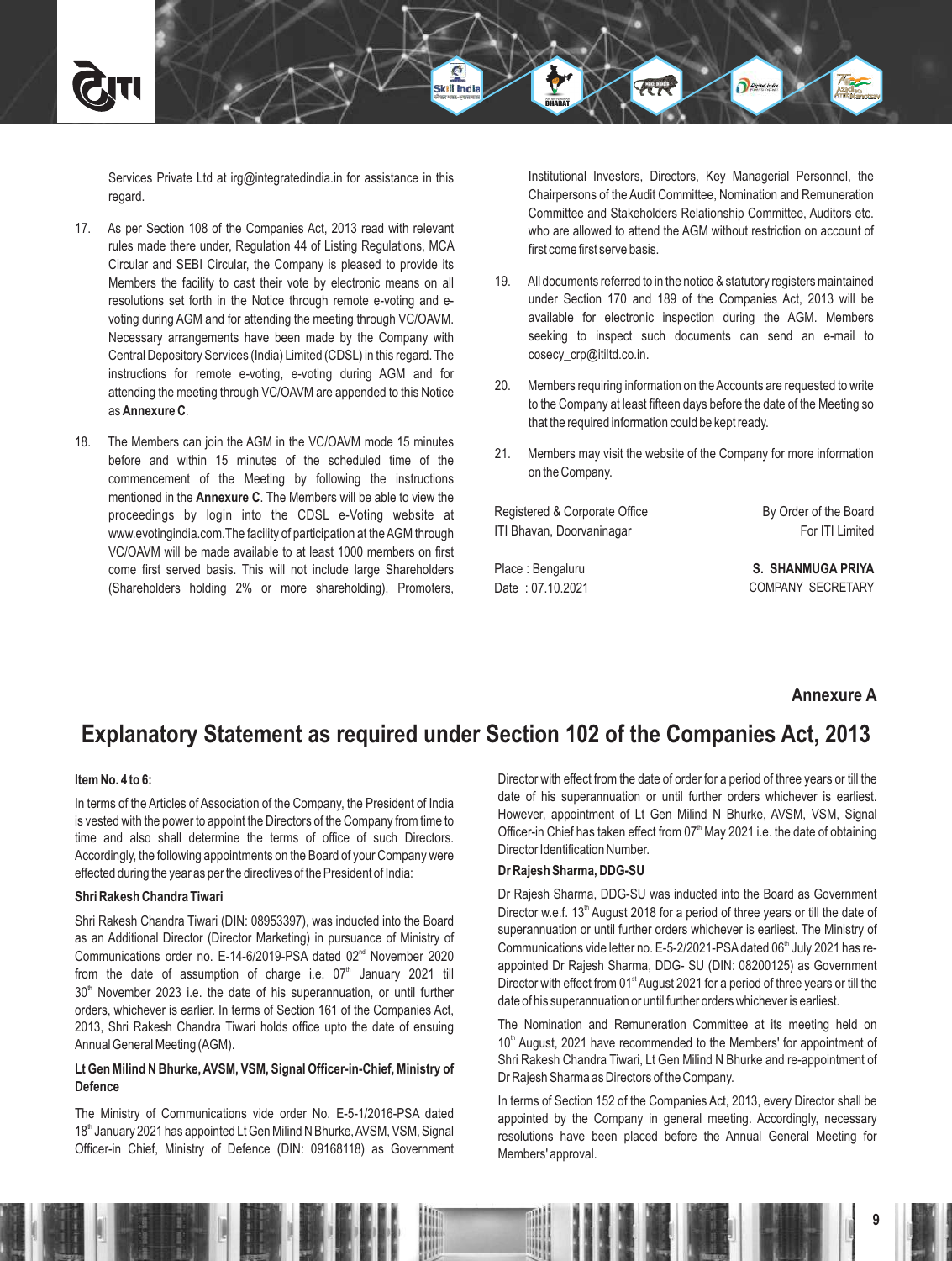

# **ANNUAL REPORT 2020-21**

Shri Rakesh Chandra Tiwari, Lt Gen Milind N Bhurke and Dr Rajesh Sharma are deemed to be interested in the proposed resolution to the extent of their appointment as Directors.

None of the other Directors or Key Managerial Personnel of the Company or their relatives is concerned or interested, in the resolution set out at item no. 4 to 6 of the notice.

Shri Rakesh Chandra Tiwari, Lt Gen Milind N Bhurke and Dr Rajesh Sharma do not hold any share in the Company, either in their individual capacity or on a beneficial basis for any other person.

Your directors recommend the ordinary resolutions for appointment of Shri Rakesh Chandra Tiwari, Lt Gen Milind N Bhurke and re-appointment of Dr. Rajesh Sharma as Directors of the Company as proposed in the notice for approval.

A brief profile of Shri Rakesh Chandra Tiwari, Lt Gen Milind N Bhurke and Dr Rajesh Sharma are provided in **Annexure B**of this Notice.

#### **Item No. 7**

The Board, on the recommendation of the Audit Committee, has approved the appointment of following Cost Auditors to conduct the audit of the cost records of the various units of the Company for the financial year ending March 31, 2022:

| SI.<br>No. | Name of the Cost Auditor              | <b>Audit Fees including GST</b><br>(in Rs) |
|------------|---------------------------------------|--------------------------------------------|
| 1.         | GNV & Associates, Bangalore           | 2,36,000                                   |
| 2.         | Aman Malviya & Associates,<br>Lucknow | 80.000                                     |
|            | Total                                 | 3,16,000                                   |

Rule 14 of the Companies (Audit and Auditors) Rules, 2014 requires ratification by the members for the remuneration fixed for the Cost Auditor of the Company appointed under Section 148(3) of the Companies Act, 2013.

Accordingly, necessary resolution seeking ratification for fixation of remuneration of Rs 3.16 lakhs (inclusive applicable taxes) and out of pocket expenses and conveyance expenses at actuals for the Cost Auditor appointed for the year 2021-22 is placed before the Member for their approval.

None of the Directors or Key Managerial Personnel of the Company or their relatives is interested in the resolution.

Your directors recommend the ordinary resolution as proposed in the notice for Members' approval.

| Registered & Corporate Office | By Order of the Board |
|-------------------------------|-----------------------|
| ITI Bhavan, Doorvaninagar     | For ITI Limited       |
|                               |                       |

Place : Bengaluru Date : 07.10.2021

**S. SHANMUGA PRIYA** COMPANY SECRETARY

## **Annexure B**

# **Brief resume of Directors proposed for appointment /re-appointment**

### **Item No. 2**

#### **Shri Duvvuri Venkateswarlu, Director - Production:**

Shri Duvvuri Venkateswarlu has taken over charge of Director - Production of ITI Limited on  $07<sup>th</sup>$  November 2019. He has joined the Company in 1985 as Assistant Executive Engineer and thereafter held various positions. He has rich experience of more than 3 decades in handling production of entire range of telecom equipment covering Switching, Transmission, Access products & Defence products. During his tenure in the company, he has spearheaded Production Unit of Bangalore plant for 5 years and thereafter he was promoted as General Manager and Unit Head of Palakkad plant.

Shri Venkateswarlu has been Instrumental in successfully upgrading the facilities like PCB Plant, SMT, Machine Shop, Injection Molding, 3D Printing areas under revival plan that helped ITI to bag orders from prestigious organizations like Defence, EESL, BHEL, BEL, ISRO, C-DAC etc.

He is B.Tech (Chemical) and M.Tech (Petroleum Refinery) from Andhra University.

- · Number of Board Meetings attended during 2020-21 : 8
- Details of Directorships in other Listed Companies as on  $31<sup>st</sup> March 2021$ : Nil
- Membership / Chairmanship in the Committees of other Companies as on 31<sup>st</sup> March 2021: Nil
- Number of shares held in the Company as on date: Nil
- Disclosure of inter-se relationships between Directors & Key Managerial Personnel : Nil

#### **Item No. 4**

### **Shri Rakesh Chandra Tiwari, Director Marketing:**

Shri Rakesh Chandra Tiwari (DIN: 08953397), has been appointed as Director (Marketing), ITI Limited w.e.f.  $7<sup>th</sup>$  January 2021. An Indian Telecommunication Service officer of 1985 batch, Shri Tiwari possesses more than 3 decades of rich and diversified experience in Telecom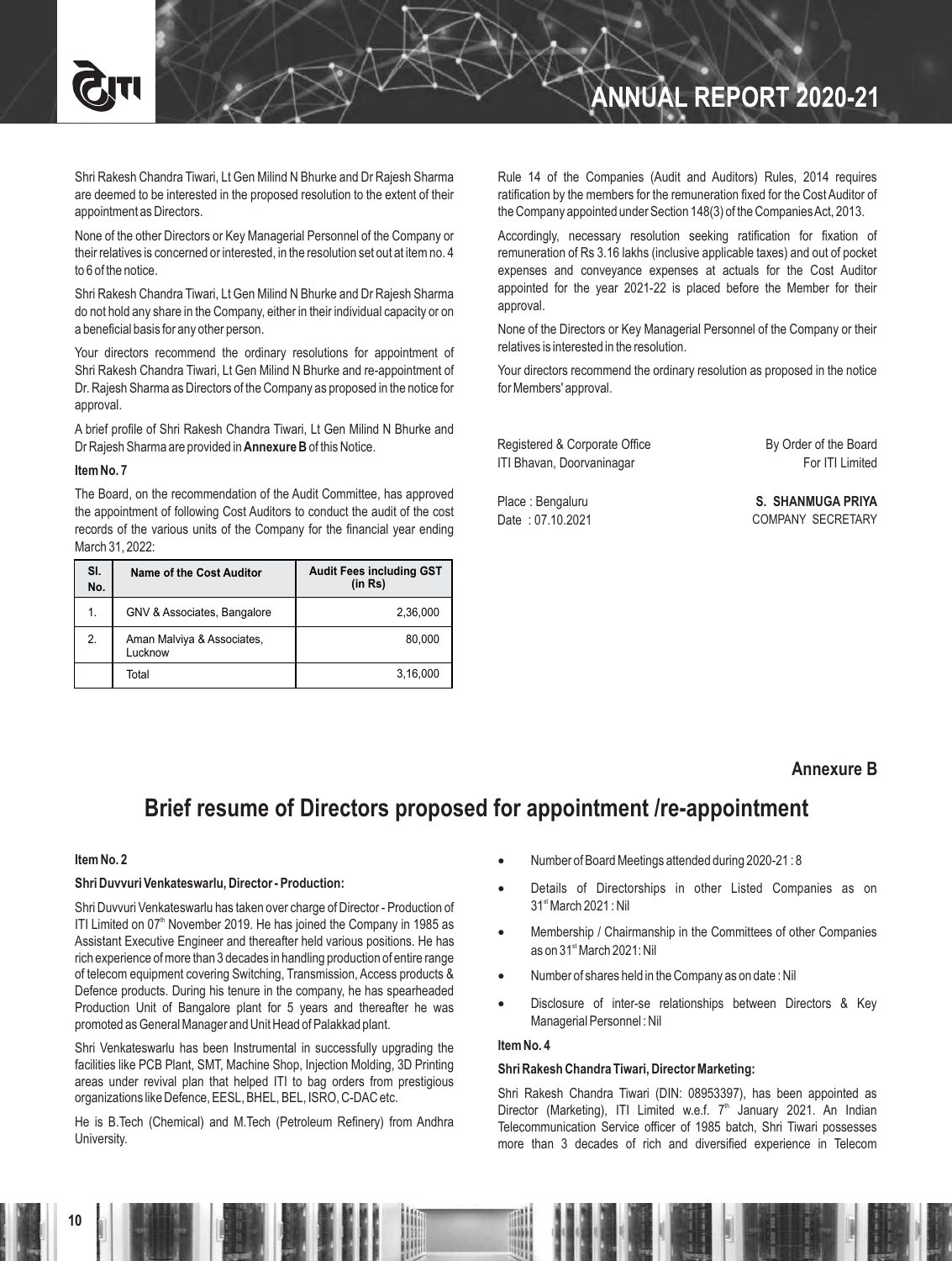management, Switch installation, quality assurance, network planning & operations, project implementation, enterprise business development, marketing of fixed line services etc.

Before joining ITI Limited, Shri Tiwari has been working as Principal General Manager at BSNL Corporate Office, New Delhi. He was looking after Enterprise Business portfolio at BSNL. He has been instrumental in handling prestigious projects like Network for Spectrum (NFS) and BharatNet at BSNL. He had arranged many seminars and skill development courses at Ahmedabad & Jalgaon. He has also been awarded as Sanchar Sarthi for his exceptional services at DoT/BSNL.

He is a graduate from REC Kurukshetra in Electronics & Communications Engineering and PGDM from MDI Gurugram consisting of National Management Programme (NMP). Later he had completed PGP-PMP from IIM Ahmedabad specializing in Public Sector Management. He also holds MBAin HR from Manipal Sikkim University.

- · Number of Board Meetings attended during 2020-21 : 2
- Details of Directorships in other Listed Companies as on  $31<sup>st</sup> March 2021$ : Nil
- Membership / Chairmanship in the Committees of other Companies as on 31<sup>st</sup> March 2021 : Nil
- · Number of shares held in the Company as on date : Nil
- Disclosure of inter-se relationships between Directors & Key Managerial Personnel : Nil

#### **Item No. 5**

#### **Lt General Milind N Bhurke, AVSM, VSM, Government Director :**

Lt Gen Milind N Bhurke (DIN: 09168118) an alumni of National Defence Academy, the General Officer was commissioned on  $12<sup>th</sup>$  June 1982 in 24 Infantry Division Signal Regiment, a new raising

He has excelled in all important army courses. He topped the Degree Engineering course, winning all 3 trophies on offer and completed M Tech in Computer Science from IITKharagpur with distinction. He has been awarded instructor gradings both in Junior Command & Senior Command Courses held at Army War College. He has done all prestigious courses like Defence Services Staff Course, Higher Air Command & National Defence Course.

On the professional front, the General Officer has tenanted important Staff and Technical appointments such as Grade I Staff officer of a Strike Corps, Colonel Q (Works) of a Pivot Corps, Deputy Military Secretary in Military Secretariat Branch and Deputy Director General (Information Communication Technology) in Deputy Chief of Army Staff (Information System & Training) Secretariat. He was also Grade — 2 Staff Officer in WARDEC and had the unique opportunity of working closely with Dr APJ Abdul Kalam, then Chairman DRDO. He commanded an Infantry Division Signal Regiment during Operation PARAKRAM and was Chief Signal Officer of a Strike Corps, Chief Signal Officer of a Command and Additional Director General Tactical Communication at Director General Signals. During his distinguished 38 yrs of service he has been awarded Ati Vishisht Seva Medal, Vishisht Seva Medal, Chief of Army Staff Commendation Card and Army Commander Commendation Card.

The General Officer was Commandant, Military College of Telecommunication Engineering, Mhow from 01<sup>st</sup> August 2018 to December 2020 before assuming the appointment of Signal Officer-in-Chief wef 01<sup>st</sup> January 2021. He has been elected as the 64<sup>th</sup> Colonel Commandant of Corps of Signals wef 01<sup>st</sup> August 2018.

- Number of Board Meetings attended during 2020-21 : Not Applicable
- Details of Directorships in other Listed Companies as on  $31<sup>st</sup> March 2021$ : Nil
- Membership / Chairmanship in the Committees of other Companies as on  $31<sup>st</sup>$  March 2021 : Nil
- Number of shares held in the Company as on date : Nil
- Disclosure of inter-se relationships between Directors & Key Managerial Personnel : Nil

#### **Item No. 6**

Skill Ind

#### **Dr Rajesh Sharma, DDG-SU, Government Director**

Dr Rajesh Sharma belongs to the Indian Telecom Service (ITS) of 1988 batch at Department of Telecommunications (DoT), Ministry of Communication, Government of India, and is recently working as Deputy Director General (Service Unit), DoT, Ministry of Communications, Government of India. Dr Sharma has an experience of more than 30 years in telecom technologies in operation, planning and roll-out of wireless, wire-line and broadband technologies in DoTand Bharat Sanchar Nigam Limited.

Dr Sharma earlier worked on deputation at the National e-Governance Division (NeGD), under the Ministry of Electronics & Information Technology (MeITY), Government of India as Director (Capacity Building), where he was responsible for capacity building for e-Government projects and imparting training at various levels in central line ministries and state governments.

AFellow of the Indian Institute of Management Indore in Information Systems area (equivalent to PhD), Dr Sharma also holds Post Graduate Diploma in Management (PGDM) from MDI Gurgaon and the B.E. (Electronics) degree from University of Indore.

Dr Sharma has published several widely cited research papers, case studies and book reviews in internationally reputed journals. His areas of interest include public sector governance, telecom technologies, e- Governance, technology acceptance, interoperability, green IT, recommender systems, knowledge management, sustainability and business process reengineering.

- · Number of Board Meetings attended during 2020-21 : 9
- Details of Directorships in other Listed Companies as on 31<sup>st</sup> March 2021 : Tata Communication Limited
- · Membership / Chairmanship in the Committees of other Companies as on  $31<sup>st</sup>$  March 2021 : Member of Audit Committee and CSR Committee in Tata Communication Limited.
- Number of shares held in the Company as on date : Nil
- Disclosure of inter-se relationships between Directors & Key Managerial Personnel : Nil

Registered & Corporate Office ITI Bhavan, Doorvaninagar

Place : Bengaluru Date : 07.10.2021 By Order of the Board For ITI Limited

**S. SHANMUGA PRIYA** COMPANY SECRETARY

**11**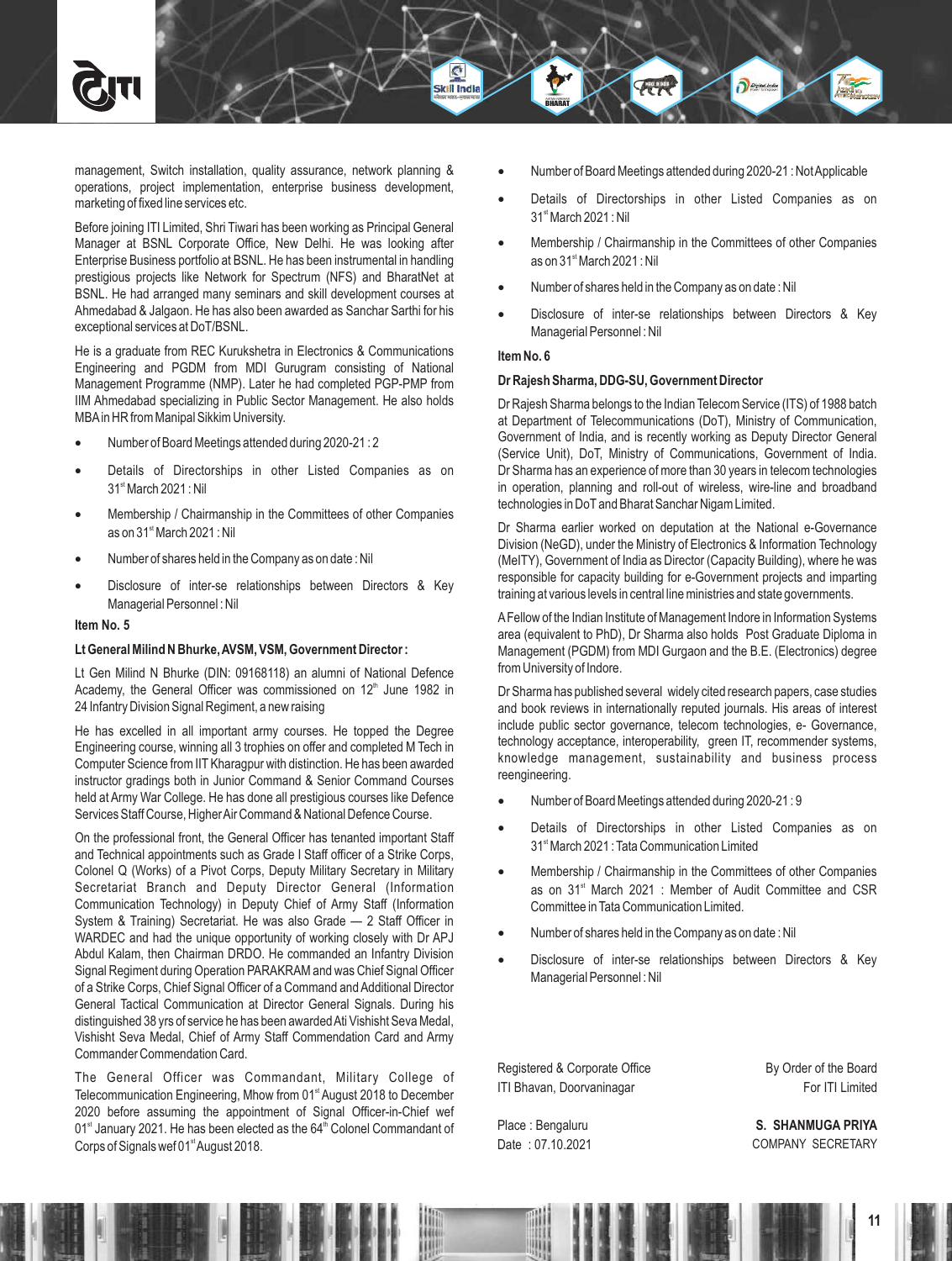# **ANNUAL REPORT 2020-21**

# **The Instructions for Shareholders for Remote e-voting are as under:**

- 1. The voting period begins on  $6<sup>th</sup>$  November 2021 at 10.00 a.m. and ends on 9<sup>th</sup> November 2021 at 5.00 p.m. During this period shareholders' of the Company, holding shares either in physical form or in dematerialized form, as on the cut-off date of  $4<sup>th</sup>$  November 2021 may cast their vote electronically. The e-voting module shall be disabled by CDSLfor voting thereafter.
- 2. Shareholders who have already voted through remote e-voting would not be entitled to vote at the meeting venue.
- 3. Pursuant to SEBI Circular No. **SEBI/HO/CFD/CMD/CIR/P/2020/242 dated December 9, 2020,** under Regulation 44 of Securities and Exchange Board of India (Listing Obligations and Disclosure Requirements) Regulations, 2015, listed entities are required to provide remote e-voting facility to its shareholders, in respect of all shareholders' resolutions. However, it has been observed that the participation by the public non-institutional shareholders/retail shareholders is at a negligible level.

Currently, there are multiple e-voting service providers (ESPs) providing e-voting facility to listed entities in India. This necessitates registration on various ESPs and maintenance of multiple user IDs and passwords by the shareholders.

In order to increase the efficiency of the voting process, pursuant to a public consultation, it has been decided to enable e-voting to **all the demat account holders, by way of a single login credential, through their demat accounts/ websites of Depositories/ Depository Participants.** Demat account holders would be able to cast their vote without having to register again with the ESPs, thereby, not only facilitating seamless authentication but also enhancing ease and convenience of participating in e-voting process.

- 4. In terms of **SEBI circular no. SEBI/HO/CFD/CMD/CIR/P/2020/242 dated December 9, 2020** on e-Voting facility provided by Listed Companies, Individual shareholders holding securities in demat mode are allowed to vote through their demat account maintained with Depositories and Depository Participants. Shareholders are advised to update their mobile number and email Id in their demat accounts in order to access e-Voting facility.
- 5. Pursuant to above said SEBI Circular, Login method for e-Voting and joining virtual meetings for Individual shareholders holding securities in Demat mode CDSL/NSDLis given below:
	- **I. Individual Shareholders holding securities in Demat mode with CDSL:**
		- a. Users who have opted for CDSL Easi / Easiest facility, can login through their existing user id and password. Option will be made available to reach e-Voting page without any further authentication. The URL for users to login to Easi / Easiest are https://web.cdslindia.com/myeasi/home/login or visit www.cdslindia.com and click on Login icon and select New System Myeasi.
		- b. After successful login the Easi / Easiest user will be able to see the e-voting option for eligible companies where the evoting is in progress as per the information provided by Company. On clicking the e-voting option, the user will be able to see e-voting page of the e-voting service provider for

casting your vote during the remote e-Voting period or joining virtual meeting & voting during the meeting.

- c. If the user is not registered for Easi/Easiest, option to register is available at https://web.cdslindia.com /myeasi/Registration/EasiRegistration
- d. Alternatively, the user can directly access e-Voting page by providing Demat Account Number and PAN No. from the e-voting link available on www.cdslindia.com home page or click on https://evoting.cdslindia.com/Evoting/EvotingLogin The system will authenticate the user by sending OTP on registered Mobile & Email as recorded in the Demat Account. After successful authentication, user will be able to see the e-voting option where the e-voting is in progress and also able to directly access the system of all e-voting Service Providers.

#### **II. Individual Shareholders holding securities in demat mode with NSDL**

- a. If you are already registered for NSDL IDeAS facility, please visit the e-Services website of NSDL. Open web browser by typing the following URL: https://eservices.nsdl.com either on a Personal Computer or on a mobile. Once the home page of e-Services is launched, click on the "Beneficial Owner" icon under "Login" which is available under 'IDeAS' section. A new screen will open. You will have to enter your User ID and Password. After successful authentication, you will be able to see e-Voting services. Click on "Access to e-Voting" under e-voting services and you will be able to see e-Voting page. Click on company name or e-Voting service provider name and you will be re-directed to e-Voting service provider website for casting your vote during the remote e-Voting period or joining virtual meeting & voting during the meeting.
- b. If the user is not registered for IDeAS e-Services, option to register is available at https://eservices.nsdl.com. Select "Register Online for IDeAS "Portal or click at https://eservices.nsdl.com/SecureWeb/IdeasDirectReg.jsp
- c. Visit the e-voting website of NSDL. Open web browser by typing the following URL: https://www.evoting.nsdl.com/ either on a Personal Computer or on a mobile. Once the home page of e-voting system is launched, click on the icon "Login" which is available under 'Shareholder/Member' section. A new screen will open. You will have to enter your User ID (i.e. your sixteen digit demat account number hold with NSDL), Password/OTP and a Verification Code as shown on the screen. After successful authentication, you will be redirected to NSDL Depository site wherein you can see e-Voting page. Click on Company name or e-voting service provider name and you will be redirected to e-voting service provider website for casting your vote during the remote e-voting period or joining virtual meeting & voting during the meeting.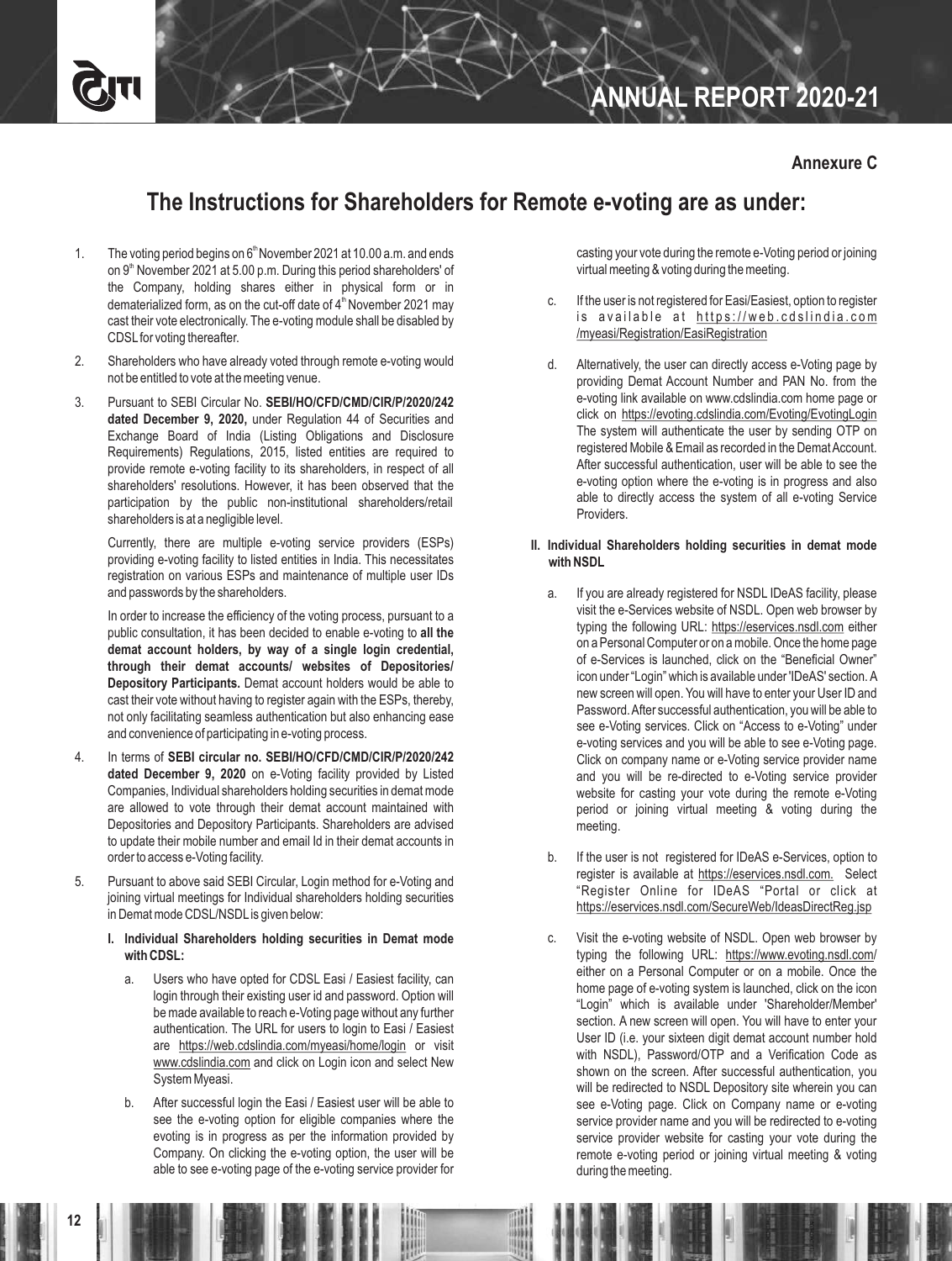#### **III. Individual Shareholders (holding securities in demat mode) login through their Depository Participants**

Skill Ind

You can also login using the login credentials of your demat account through your Depository Participant registered with NSDL/CDSL for e-voting facility. After Successful login, you will be able to see e-voting option. Once you click on e-voting option, you will be redirected to NSDL/CDSL Depository site after successful authentication, wherein you can see e-voting feature. Click on Company name or e-voting service provider name and you will be redirected to e-voting service provider website for casting your vote during the remote e-voting period or joining virtual meeting & voting during the meeting.

**Important note:** Members who are unable to retrieve User ID/ Password are advised to use Forget User ID and Forget Password option available at above mentioned website.

**Helpdesk for Individual Shareholders holding securities in demat mode for any technical issues related to login through Depository i.e. CDSLand NSDL**

**(i) Individual Shareholders holding securities in Demat mode with CDSL:**

Members facing any technical issue in login can contact CDSL helpdesk by sending a request at helpdesk.evoting@ cdslindia.com or contact at 022- 23058738 and 022-23058542-43.

**(ii) Individual Shareholders holding securities in Demat mode with NSDL**

Members facing any technical issue in login can contact NSDL helpdesk by sending a request at evoting@nsdl.co.in or call at toll free no.: 1800 1020 990 and 1800 22 44 30

#### **IV. Login method for e-Voting and joining virtual meetings for Physical shareholders and shareholders other than individual holding in Demat form.**

- a. The shareholders should log on to the e-voting website of CDSLat www.evotingindia.com.
- b. Click on "Shareholders" module.
- c. Now enter your User ID

a. For CDSL: 16 digits beneficiary ID,

- b. For NSDL: 8 Character DP ID followed by 8 Digits Client ID,
- c. Shareholders holding shares in Physical Form should enter Folio Number registered with the Company.
- d. Next enter the Image Verification as displayed and Click on Login.
- e. If you are holding shares in demat form and had logged on to www.evotingindia.com and voted on an earlier e-voting of any company, then your existing password is to be used.
- f. If you are a first time user follow the steps given below:

**For Physical shareholders and other than individual shareholders holding shares in Demat.**

**PAN** -Enter your 10 digit alpha-numeric \*PAN issued by Income Tax Department (Applicable for both demat shareholders as well as physical shareholders).

Shareholders who have not updated their PAN with the Company/Depository Participant are requested to use the sequence number sent by Company/RTAor contact Company/RTA.

**Dividend Bank Details or Date of Birth (DOB) -** Enter the Dividend Bank Details or Date of Birth (in dd/mm/yyyy format) as recorded in your demat account or in the Company records in order to login.

If both the details are not recorded with the depository or Company, please enter the member id / folio number in the Dividend Bank details field.

- 6. After entering these details appropriately, click on "SUBMIT" tab.
- 7. Shareholders holding shares in physical form will then directly reach the Company selection screen. However, shareholders holding shares in demat form will now reach 'Password Creation' menu wherein they are required to mandatorily enter their login password in the new password field. Kindly note that this password is to be also used by the demat holders for voting for resolutions of any other Company on which they are eligible to vote, provided that Company opts for e-voting through CDSL platform. It is strongly recommended not to share your password with any other person and take utmost care to keep your password confidential.
- 8. For shareholders holding shares in physical form, the details can be used only for e-voting on the resolutions contained in this Notice.
- 9. Click on the EVSN for ITI Limited on which you choose to vote.
- 10. On the voting page, you will see "RESOLUTION DESCRIPTION" and against the same the option "YES/NO" for voting. Select the option YES or NO as desired. The option YES implies that you assent to the Resolution and option NO implies that you dissent to the Resolution.
- 11. Click on the "RESOLUTIONS FILE LINK" if you wish to view the entire Resolution details.
- 12. After selecting the resolution you have decided to vote on, click on "SUBMIT". A confirmation box will be displayed. If you wish to confirm your vote, click on "OK", else to change your vote, click on "CANCEL" and accordingly modify your vote.
- 13. Once you "CONFIRM" your vote on the resolution, you will not be allowed to modify your vote.
- 14. You can also take a print of the votes cast by clicking on "Click here to print" option on the Voting page.
- 15. If a demat account holder has forgotten the login password then Enter the User ID and the image verification code and click on Forgot Password & enter the details as prompted by the system.
- 16. Shareholders can also cast their vote using CDSL's mobile app **"m-Voting".** The m-Voting app can be downloaded from respective Store. Please follow the instructions as prompted by the mobile app while Remote Voting on your mobile.

**PROCESS FOR THOSE SHAREHOLDERS WHOSE EMAIL ADDRESSES ARE NOT REGISTERED WITH THE DEPOSITORIES FOR OBTAINING LOGIN CREDENTIALS FOR E-VOTING FOR THE RESOLUTIONS PROPOSED IN THIS NOTICE:** 

1. **For Physical shareholders**- please provide necessary details like Folio No., Name of shareholder, scanned copy of the share certificate (front and back), PAN (self attested scanned copy of PAN card), AADHAR (self attested scanned copy of Aadhar Card) by email to **RTA / Company email id.**